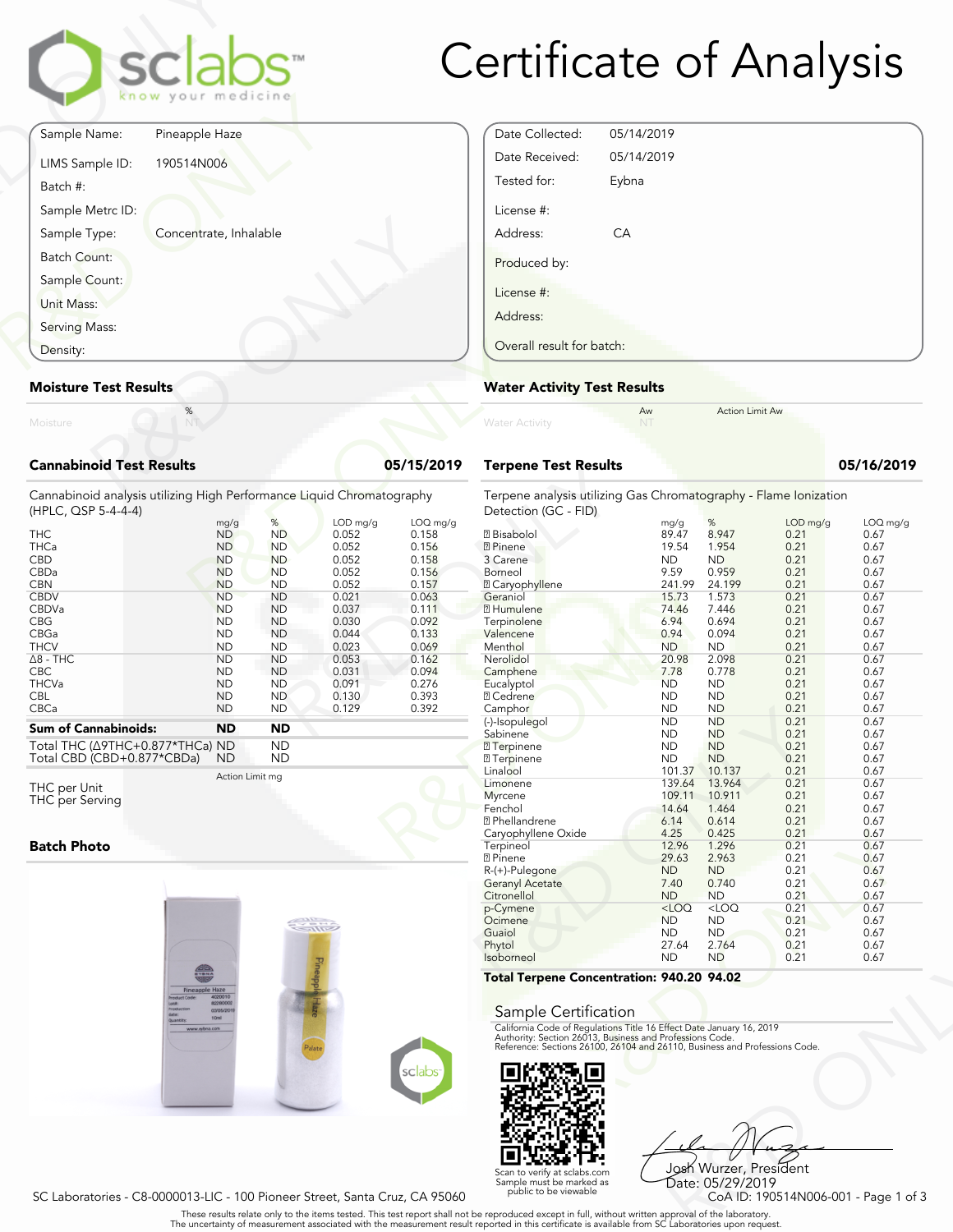

## Certificate of Analysis

|                                              | sclabs<br>know your medicine                                       |            |                   |       |                   |
|----------------------------------------------|--------------------------------------------------------------------|------------|-------------------|-------|-------------------|
| Sample Name:                                 | Pineapple Haze                                                     |            |                   |       |                   |
| LIMS Sample ID:<br>Batch #:                  | 190514N006                                                         |            |                   |       |                   |
| Sample Metrc ID:                             |                                                                    |            |                   |       |                   |
| Sample Type:                                 | Concentrate, Inhalable                                             |            |                   |       |                   |
| <b>Batch Count:</b>                          |                                                                    |            |                   |       |                   |
| Sample Count:                                |                                                                    |            |                   |       |                   |
| Unit Mass:                                   |                                                                    |            |                   |       |                   |
| Serving Mass:                                |                                                                    |            |                   |       |                   |
| Density:                                     |                                                                    |            |                   |       |                   |
| <b>Pesticide Test Results</b>                |                                                                    |            |                   |       | 05/15/2019        |
|                                              | Pesticide, Fungicide and plant growth regulator analysis utilizing |            |                   |       |                   |
|                                              | HPLC-Mass Spectrometry and GC-Mass Spectrometry                    |            |                   |       | LOD µg/g LOQ µg/g |
| Abamectin                                    | $\mu$ g/g<br><b>ND</b>                                             | 0.1        | Action Limit µg/g | 0.030 | 0.091             |
| Acephate                                     | <b>ND</b>                                                          | 0.1        |                   | 0.013 | 0.039             |
| Acequinocyl                                  | <b>ND</b>                                                          | 0.1        |                   | 0.010 | 0.031             |
| $\Lambda$ is a state of a state of $\Lambda$ | $\overline{N}$                                                     | $^{\circ}$ |                   | 0.012 | 0.020             |

#### **Pesticide Test Results 05/15/2019**

| Density:                                                           |                        |                   |                                  | Overall result for batch:     |
|--------------------------------------------------------------------|------------------------|-------------------|----------------------------------|-------------------------------|
| <b>Pesticide Test Results</b>                                      |                        |                   | 05/15/2019                       | <b>Pesticide Test Results</b> |
| Pesticide, Fungicide and plant growth regulator analysis utilizing |                        |                   |                                  | Pesticide, Fungicide and      |
| HPLC-Mass Spectrometry and GC-Mass Spectrometry                    |                        |                   |                                  | <b>HPLC-Mass Spectrometry</b> |
|                                                                    | $\mu$ g/g              | Action Limit µg/g | LOD µg/g LOQ µg/g                |                               |
| Abamectin                                                          | <b>ND</b>              | 0.1               | 0.091<br>0.030                   | Aldicarb                      |
| Acephate                                                           | <b>ND</b>              | 0.1               | 0.013<br>0.039                   | Carbofuran                    |
| Acequinocyl                                                        | <b>ND</b>              | 0.1               | 0.010<br>0.031                   | Chlordane                     |
| Acetamiprid                                                        | <b>ND</b>              | 0.1               | 0.013<br>0.038                   | Chlorfenapyr                  |
| Azoxystrobin                                                       | <b>ND</b>              | 0.1               | 0.015<br>0.047                   | Chlorpyrifos                  |
| Bifenazate                                                         | <b>ND</b>              | 0.1               | 0.012<br>0.035                   | Coumaphos                     |
| Bifenthrin                                                         | <b>ND</b>              | 3.0               | 0.013<br>0.038                   | Daminozide                    |
| <b>Boscalid</b>                                                    | <b>ND</b>              | 0.1               | 0.008<br>0.023                   | DDVP (Dichlorvos)             |
| Captan                                                             | <b>ND</b>              | 0.7               | 0.099<br>0.300                   | Dimethoate                    |
| Carbaryl                                                           | <b>ND</b>              | 0.5               | 0.014<br>0.043                   | Ethoprop(hos)                 |
| Chlorantraniliprole                                                | <b>ND</b>              | 10.0              | 0.020<br>0.061                   | Etofenprox                    |
| Clofentezine                                                       | <b>ND</b>              | 0.1               | 0.009<br>0.027                   | Fenoxycarb                    |
| Cyfluthrin                                                         | <b>ND</b>              | 2.0               | 0.299<br>0.099                   | Fipronil                      |
| Cypermethrin                                                       | <b>ND</b>              | 1.0               | 0.030<br>0.091                   | Imazalil                      |
| Diazinon                                                           | <b>ND</b>              | 0.1               | 0.009<br>0.027                   | Methiocarb                    |
| Dimethomorph                                                       | <b>ND</b>              | 2.0               | 0.055<br>0.018                   | Methyl parathion              |
| Etoxazole                                                          | <b>ND</b>              | 0.1               | 0.007<br>0.022                   | Mevinphos                     |
| Fenhexamid                                                         | <b>ND</b>              | 0.1               | 0.015<br>0.045                   | Paclobutrazol                 |
| Fenpyroximate                                                      | <b>ND</b>              | 0.1               | 0.012<br>0.036                   | Propoxur                      |
| Flonicamid                                                         | <b>ND</b>              | 0.1               | 0.022<br>0.066                   | Spiroxamine                   |
| Fludioxonil                                                        | <b>ND</b>              | 0.1               | 0.020<br>0.061                   | Thiacloprid                   |
| Hexythiazox                                                        | <b>ND</b>              | 0.1               | 0.009<br>0.027                   |                               |
| Imidacloprid                                                       | <b>ND</b>              | 5.0               | 0.017<br>0.050                   |                               |
| Kresoxim-methyl                                                    | <b>ND</b>              | 0.1               | 0.010<br>0.029                   | <b>Heavy Metal Test Res</b>   |
| Malathion                                                          | <b>ND</b>              | 0.5               | 0.006<br>0.019                   |                               |
| Metalaxyl                                                          | <b>ND</b>              | 2.0               | 0.011<br>0.033                   | Heavy metal analysis utiliz   |
| Methomyl                                                           | <b>ND</b>              | 1.0               | 0.022<br>0.067                   |                               |
| Myclobutanil                                                       | <b>ND</b>              | 0.1               | 0.044<br>0.015                   | Spectrometry (ICP-MS)         |
| Naled                                                              | <b>ND</b>              | 0.1               | 0.031<br>0.010                   |                               |
| Oxamyl                                                             | <b>ND</b><br><b>ND</b> | 0.5<br>0.1        | 0.014<br>0.042<br>0.020<br>0.061 | Cadmium<br>Lead               |
| Pentachloronitrobenzene<br>Permethrin                              | <b>ND</b>              | 0.5               | 0.027                            | Arsenic                       |
|                                                                    |                        | 0.1               | 0.082                            |                               |
| Phosmet                                                            | <b>ND</b><br><b>ND</b> | 3.0               | 0.010<br>0.030<br>0.007<br>0.020 | Mercury                       |
| Piperonylbutoxide<br>Prallethrin                                   | <b>ND</b>              | 0.1               | 0.011<br>0.032                   |                               |
|                                                                    | ND                     | 0.1               | 0.004<br>0.013                   |                               |
| Propiconazole<br>Pyrethrins                                        | <b>ND</b>              | 0.5               | 0.012<br>0.036                   |                               |
| Pyridaben                                                          | <b>ND</b>              | 0.1               | 0.007<br>0.020                   |                               |
|                                                                    | <b>ND</b>              | 0.1               | 0.006<br>0.017                   |                               |
| Spinetoram<br>Spinosad                                             | <b>ND</b>              | 0.1               | 0.010<br>0.031                   |                               |
| Spiromesifen                                                       | <b>ND</b>              | 0.1               | 0.005<br>0.015                   |                               |
| Spirotetramat                                                      | <b>ND</b>              | 0.1               | 0.014<br>0.042                   |                               |
| Tebuconazole                                                       | <b>ND</b>              | 0.1               | 0.006<br>0.018                   |                               |
| Thiamethoxam                                                       | <b>ND</b>              | 5.0               | 0.011<br>0.033                   |                               |
|                                                                    | <b>ND</b>              | 0.1               | 0.007<br>0.020                   |                               |
| Trifloxystrobin                                                    |                        |                   |                                  |                               |

### **Mycotoxin Test Results**

Mycotoxin analysis utilizing HPLC-Mass Spectrometry<br>μg/kg Aflatoxin B1, B2, G1, G2 NT MT Action Limit μg/kg LOD μg/kg LOQ μg/kg

| Date Collected:           | 05/14/2019 |  |  |  |  |  |
|---------------------------|------------|--|--|--|--|--|
| Date Received:            | 05/14/2019 |  |  |  |  |  |
| Tested for:               | Eybna      |  |  |  |  |  |
| License #:                |            |  |  |  |  |  |
| Address:                  | CA         |  |  |  |  |  |
| Produced by:              |            |  |  |  |  |  |
| License #:                |            |  |  |  |  |  |
| Address:                  |            |  |  |  |  |  |
| Overall result for batch: |            |  |  |  |  |  |

#### **Pesticide Test Results 05/15/2019**

Pesticide, Fungicide and plant growth regulator analysis utilizing HPLC-Mass Spectrometry and GC-Mass Spectrometry

| .030 | OD µg/g LOQ µg/g<br>0.091 | Aldicarb                                                       | $\mu$ g/g<br><b>ND</b> | Action Limit µg/g<br><b>ND</b> | 0.030    | LOD µg/g LOQ µg/g<br>0.091 |
|------|---------------------------|----------------------------------------------------------------|------------------------|--------------------------------|----------|----------------------------|
| .013 | 0.039                     | Carbofuran                                                     | <b>ND</b>              | <b>ND</b>                      | 0.029    | 0.089                      |
| .010 | 0.031                     | Chlordane                                                      | <b>ND</b>              | <b>ND</b>                      | 0.032    | 0.097                      |
| .013 | 0.038                     |                                                                | <b>ND</b>              | <b>ND</b>                      | 0.030    | 0.090                      |
| .015 | 0.047                     | Chlorfenapyr                                                   | <b>ND</b>              | <b>ND</b>                      | 0.029    | 0.089                      |
| .012 | 0.035                     | Chlorpyrifos                                                   | <b>ND</b>              | <b>ND</b>                      | 0.029    | 0.089                      |
| .013 | 0.038                     | Coumaphos<br>Daminozide                                        | <b>ND</b>              | <b>ND</b>                      | 0.030    | 0.091                      |
| .008 | 0.023                     | <b>DDVP</b> (Dichlorvos)                                       | ND                     | <b>ND</b>                      | 0.029    | 0.089                      |
| .099 | 0.300                     | Dimethoate                                                     | <b>ND</b>              | <b>ND</b>                      | 0.029    | 0.089                      |
| .014 | 0.043                     |                                                                | <b>ND</b>              | <b>ND</b>                      | 0.029    | 0.089                      |
| .020 | 0.061                     | Ethoprop(hos)<br>Etofenprox                                    | <b>ND</b>              | <b>ND</b>                      | 0.029    | 0.089                      |
| .009 | 0.027                     | Fenoxycarb                                                     | <b>ND</b>              | <b>ND</b>                      | 0.029    | 0.089                      |
| .099 | 0.299                     | Fipronil                                                       | <b>ND</b>              | <b>ND</b>                      | 0.029    | 0.089                      |
| .030 | 0.091                     | Imazalil                                                       | <b>ND</b>              | <b>ND</b>                      | 0.029    | 0.089                      |
| .009 | 0.027                     | Methiocarb                                                     | <b>ND</b>              | <b>ND</b>                      | 0.029    | 0.089                      |
| .018 | 0.055                     | Methyl parathion                                               | <b>ND</b>              | <b>ND</b>                      | 0.029    | 0.089                      |
| .007 | 0.022                     | Mevinphos                                                      | <b>ND</b>              | <b>ND</b>                      | 0.029    | 0.089                      |
| .015 | 0.045                     | Paclobutrazol                                                  | <b>ND</b>              | <b>ND</b>                      | 0.029    | 0.089                      |
| .012 | 0.036                     | Propoxur                                                       | <b>ND</b>              | <b>ND</b>                      | 0.029    | 0.089                      |
| .022 | 0.066                     | Spiroxamine                                                    | <b>ND</b>              | <b>ND</b>                      | 0.029    | 0.089                      |
| .020 | 0.061                     | Thiacloprid                                                    | <b>ND</b>              | <b>ND</b>                      | 0.029    | 0.089                      |
| .009 | 0.027                     |                                                                |                        |                                |          |                            |
| .017 | 0.050                     |                                                                |                        |                                |          |                            |
| .010 | 0.029                     |                                                                |                        |                                |          |                            |
| .006 | 0.019                     | <b>Heavy Metal Test Results</b>                                |                        |                                |          |                            |
| .011 | 0.033                     |                                                                |                        |                                |          |                            |
| .022 | 0.067                     | Heavy metal analysis utilizing Inductively Coupled Plasma Mass |                        |                                |          |                            |
| .015 | 0.044                     | Spectrometry (ICP-MS)                                          |                        |                                |          |                            |
| .010 | 0.031                     |                                                                | $\mu$ g/g              | Action Limit µg/g              | LOD µg/g | $LOQ$ µg/g                 |
| .014 | 0.042                     | Cadmium                                                        |                        |                                |          |                            |
| .020 | 0.061                     | Lead                                                           | NT                     |                                |          |                            |
| .027 | 0.082                     | Arsenic                                                        | NT                     |                                |          |                            |
| .010 | 0.030                     | Mercury                                                        | NT                     |                                |          |                            |
|      |                           |                                                                |                        |                                |          |                            |

### **Heavy Metal Test Results**

| <b>Iniacioprio</b>                                                                                                                                                                                             | שצו  | <b>IND</b>        | U.UZY<br>U.UOY            |
|----------------------------------------------------------------------------------------------------------------------------------------------------------------------------------------------------------------|------|-------------------|---------------------------|
| <b>Heavy Metal Test Results</b>                                                                                                                                                                                |      |                   |                           |
| Heavy metal analysis utilizing Inductively Coupled Plasma Mass<br>Spectrometry (ICP-MS)                                                                                                                        |      |                   |                           |
|                                                                                                                                                                                                                | µg/g | Action Limit µg/g | $LOD \mu g/g$<br>LOQ µg/g |
| Cadmium<br>Lead<br>Arsenic                                                                                                                                                                                     |      |                   |                           |
| Mercury                                                                                                                                                                                                        |      |                   |                           |
| Sample Certification                                                                                                                                                                                           |      |                   |                           |
| California Code of Regulations Title 16 Effect Date January 16, 2019<br>Authority: Section 26013, Business and Professions Code.<br>Reference: Sections 26100, 26104 and 26110, Business and Professions Code. |      |                   |                           |
|                                                                                                                                                                                                                |      |                   |                           |

#### Sample Certification



Frect Date January 16, 2019<br>
Trofessions Code.<br>
110, Business and Professions Code.<br>
110, Business and Professions Code.<br>
108 Wurzer, President<br>
Date: 05/29/2019<br>
CoA ID: 190514N006-001 - Page 2 of 3<br>
pproval of the labora Josh Wurzer, President Date: 05/29/2019

. These results relate only to the items tested. This test report shall not be reproduced except in full, without written approval of the laboratory.<br>The uncertainty of measurement associated with the measurement result re